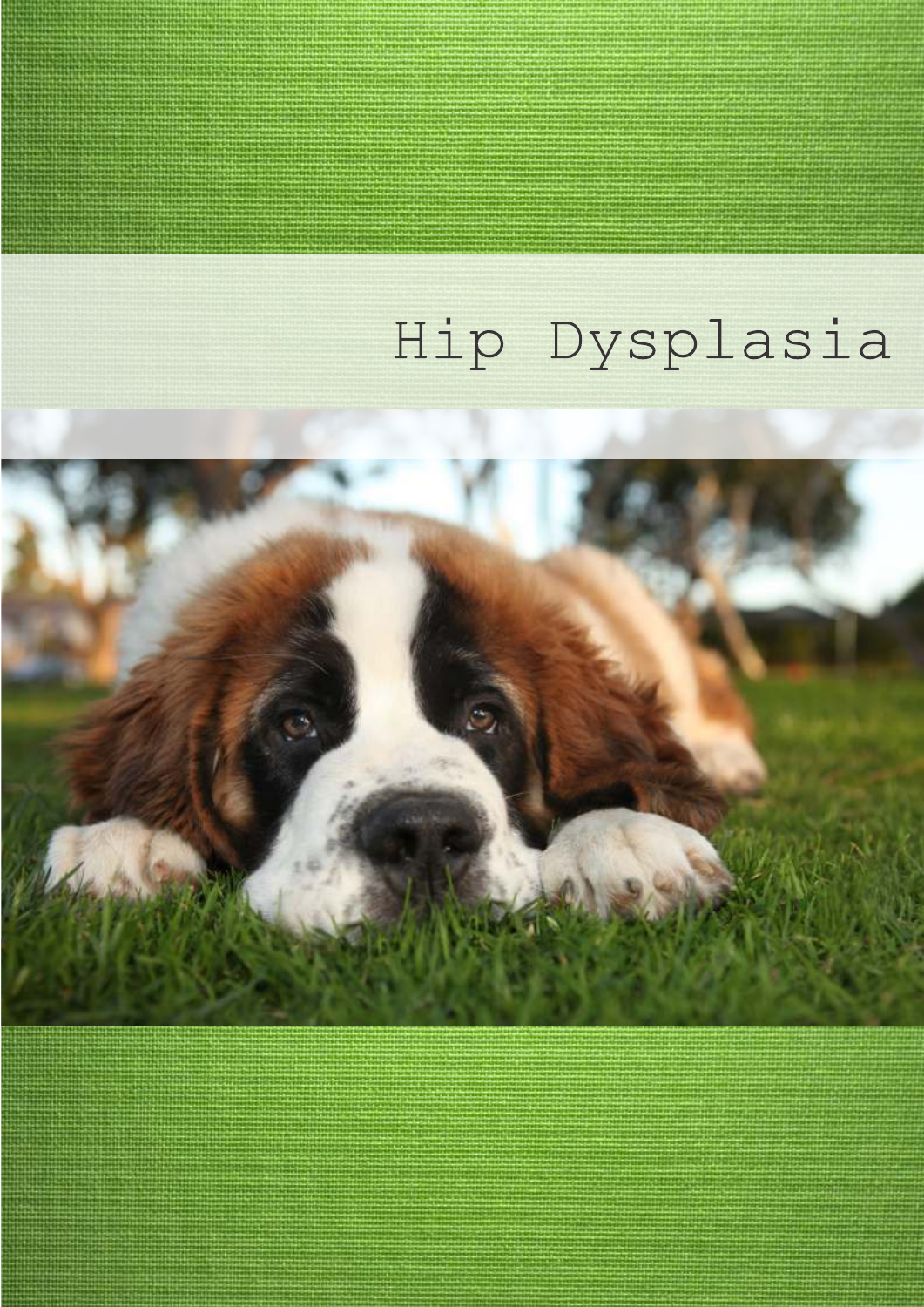## Anatomy of Hip Dysplasia

You can see on the right image (healthy hip joint) that the femoral head (ball) fits snuggly into the acetabulum (socket) and there are smooth bone edges around the joint.

The image on the left (hip dysplasia) shows that the femoral head (ball) does not fit snuggly into the acetabulum (socket). You can also see signs of arthritis and the bone edges are not smooth.





Hip Dysplasia **Healthy Hip Joint**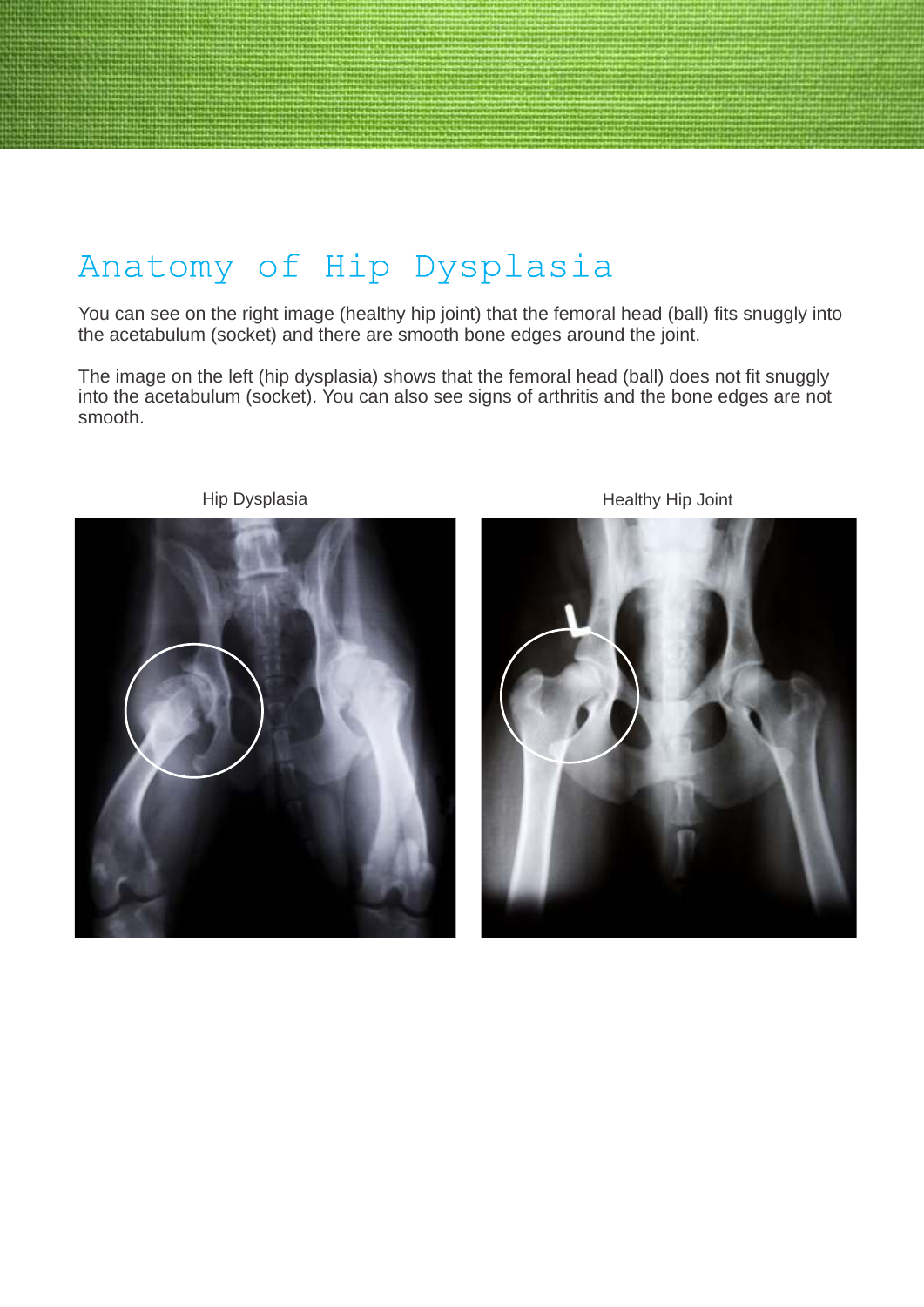## What is Hip Dysplasia?

Hip dysplasia is a disease that affects young, growing dogs. The term, hip dysplasia, refers to a malformation of the hip joint leading to excessive laxity of the joint. The body will react to the instability by thickening the joint with scar tissue, known as arthritis. Dogs may be screened for evidence of hip dysplasia as early as 4 months old. However, although some dogs may have hips assessed as normal when young, they may develop hip dysplasia as late as 2 years of age.

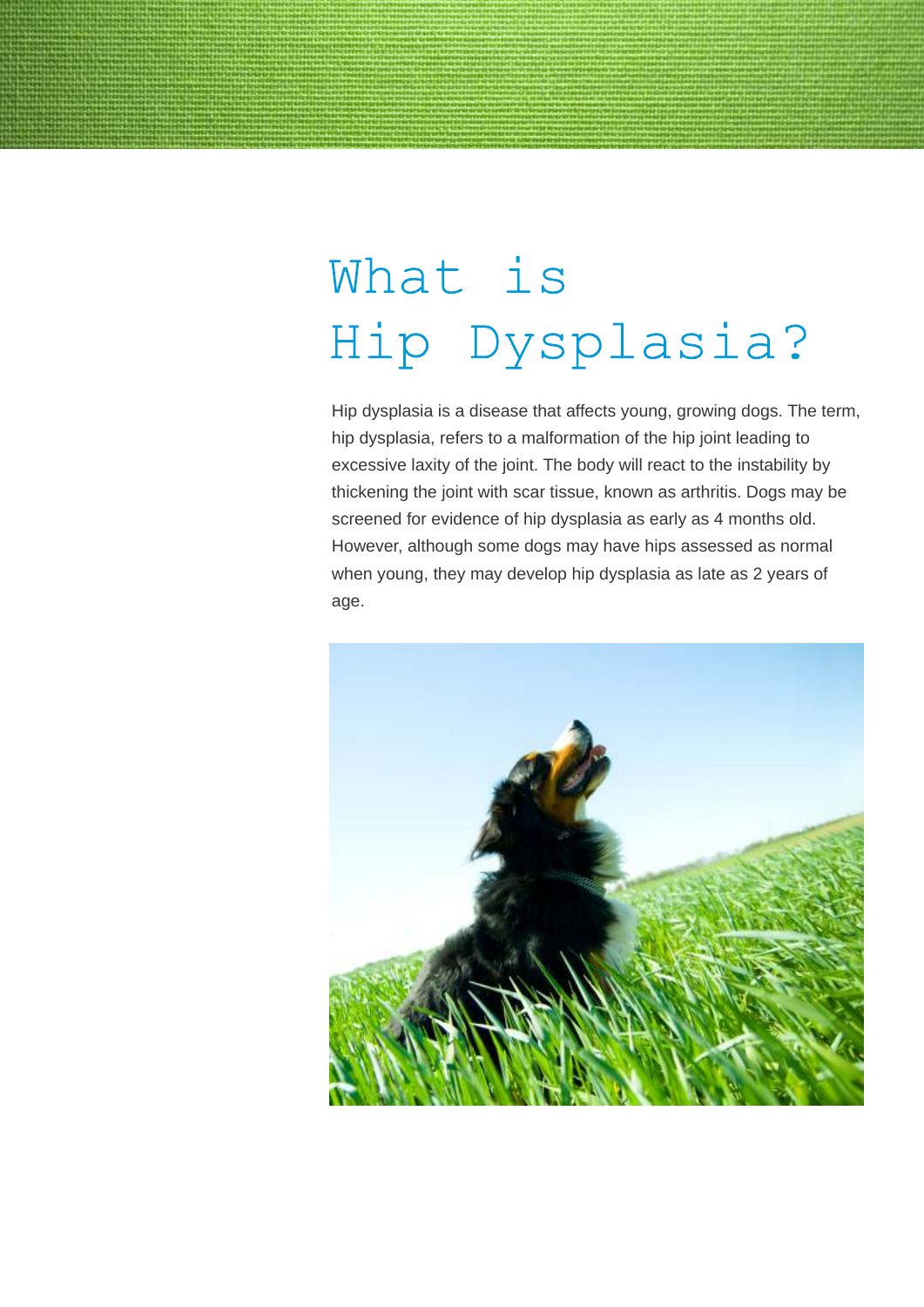## What are the symptoms of hip dysplasia?

Often this condition is recognized by the "bunny hop" gait while running. As the condition worsens, dogs may exhibit soreness on rising or sitting down, going up stairs, jumping, or after exercise.

### What tests are needed?

Diagnosis of hip dysplasia is made through radiographs taken while the dog is under anaesthesia. Radiographs will show evidence of laxity at the hip as well as the progression of arthritic changes within the hip.

Also, the veterinarian will try to elicit an "Ortolani sign." This is when palpation of the hip joint reveals significant instability compatible with hip dysplasia. A normal hip has no instability. However, both palpation and radiographs are needed in order to make an accurate diagnosis, because as the hip becomes more arthritic, the instability will lessen.

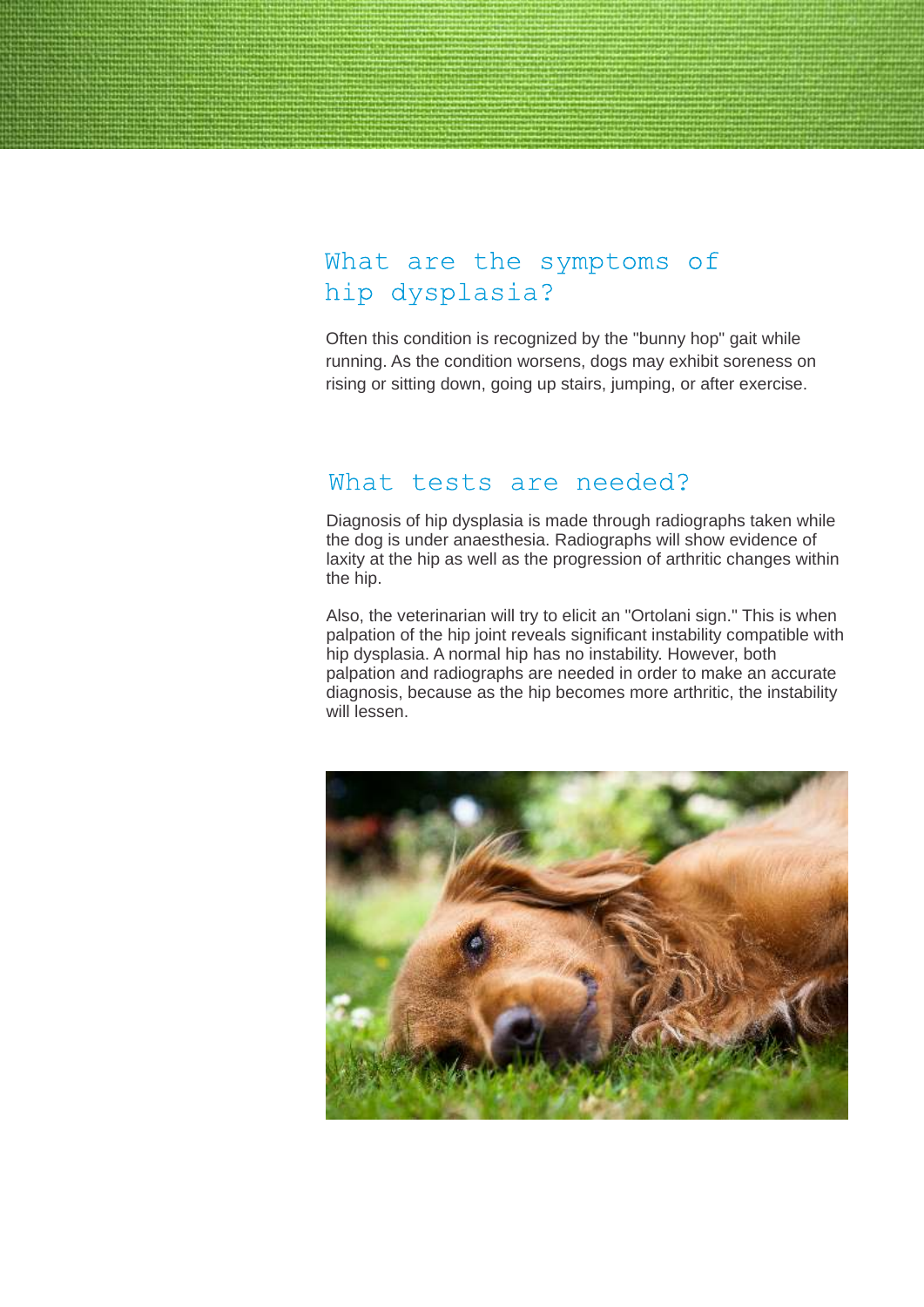### What is the treatment needed?

#### **Very young dogs**

If the diagnosis of hip dysplasia is made while the dog is very young (several months old) a surgical procedure called pelvic symphysiodesis may be performed. This is a surgery where the symphysis of the pelvis is cauterized in order to retard growth and lead to outward angling of the pelvis. This will, in turn, lead to better coverage of both hip joints. Although effective, this procedure may be performed only when significant growth still exists.

#### **Near completion of growth**

If the dog has neared the completion of growth, a surgical procedure called the triple pelvic osteotomy (TPO) may be performed to improve the congruity of the hip joint. With this surgery, three cuts are made in the pelvis in order to free up that half of the pelvis. The hemipelvis is then rotated outward and held in its new position with a specially bent plate. This outward rotation leads to less instability and better conformation of the hip joint. However, if arthritis is already present within the joint, this surgery is not recommended as further surgical procedures or treatment may then be needed in the future to address the arthritis. Often this surgery is performed while the dog is between 7 months and 1½ years old.

#### **Arthritis already present**

If significant arthritis already exists when the diagnosis of hip dysplasia is made, conservative management is often attempted initially, consisting of exercise restriction and anti-inflammatory therapy. Often combined with physical therapy and perhaps acupuncture, pain associated with arthritis may be effectively alleviated. Further surgical management is then warranted if conservative management is not effective in controlling the pain or lameness associated with the hip arthritis.

#### **Skeletally mature dogs**

A total hip replacement may be performed as long as the dog is skeletally mature. In this surgical procedure, the arthritic hip joint is removed from the body and using either a cemented or noncemented technique, an artificial hip joint is used to replace the diseased joint. Sometimes, due to a small stature of the dog or economic concerns, a total hip replacement may not be feasible. In that case, a surgical procedure called a femoral head ostectomy (FHO) may be performed. With this surgery, the head of the femur is excised with no replacement of the joint performed. As arthritis progresses, the cartilage in the joint is worn away, leading to boneon-bone contact and significant pain. By removing the head of the femur, this pain of bony contact is alleviated.

Although we feel this surgery is more successful in smaller dogs or cats, larger dogs may also see a significant improvement in quality of life with excellent pain relief.